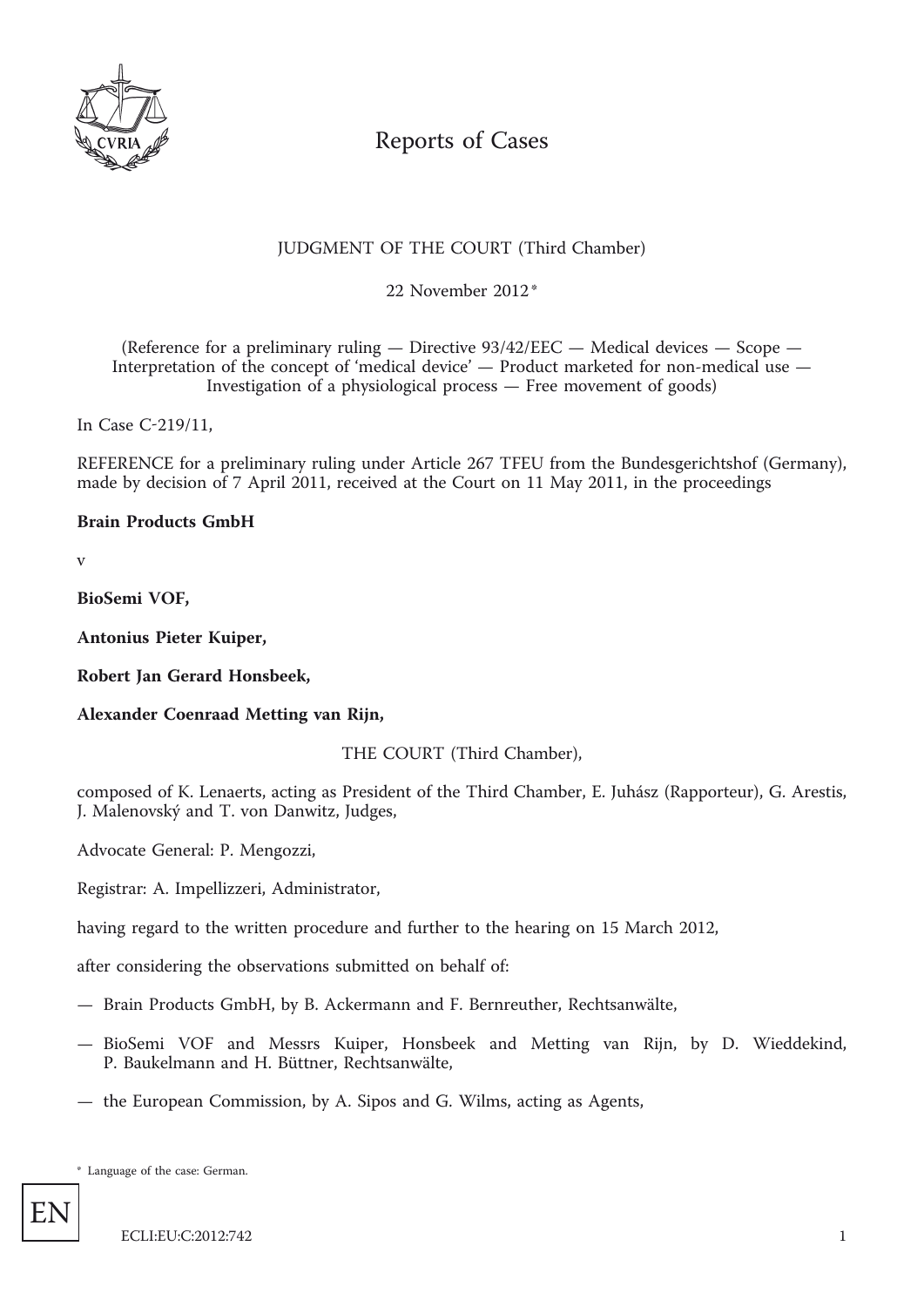after hearing the Opinion of the Advocate General at the sitting on 15 May 2012,

gives the following

#### **Judgment**

- 1 This reference for a preliminary ruling concerns the interpretation of the third indent of Article 1(2)(a) of Council Directive 93/42/EEC of 14 June 1993 concerning medical devices (OJ 1993 L 169, p. 1), as amended by Directive 2007/47/EC of the European Parliament and of the Council of 5 September 2007 (OJ 2007 L 247, p. 1) ('Directive 93/42').
- 2 The reference has been made in proceedings between (i) Brain Products GmbH ('Brain Products') and (ii) BioSemi VOF and Messrs Kuiper, Honsbeek and Metting van Rijn ('BioSemi and Others') concerning the application of Directive 93/42 to a product, for which the non-medical use has been defined by its manufacturer, which is intended for investigation of a physiological process.

## **Legal context**

3 Recitals 2, 3, 5, 17 and 18 in the preamble to Directive 93/42 are worded as follows:

'Whereas the content and scope of the laws, regulations and administrative provisions in force in the Member States with regard to the safety, health protection and performance characteristics of medical devices are different; whereas the certification and inspection procedures for such devices differ from one Member State to another; whereas such disparities constitute barriers to trade within the Community;

Whereas the national provisions for the safety and health protection of patients, users and, where appropriate, other persons, with regard to the use of medical devices should be harmonised in order to guarantee the free movement of such devices within the internal market;

…

Whereas medical devices should provide patients, users and third parties with a high level of protection and attain the performance levels attributed to them by the manufacturer; whereas, therefore, the maintenance or improvement of the level of protection attained in the Member States is one of the essential objectives of this Directive;

…

Whereas medical devices should, as a general rule, bear the CE mark to indicate their conformity with the provisions of this Directive to enable them to move freely within the Community and to be put into service in accordance with their intended purpose;

Whereas, in the fight against AIDS and in the light of the conclusions of the Council adopted on 16 May 1989 regarding future activities on AIDS prevention and control at Community level, medical devices used for protection against the HIV virus must afford a high level of protection; whereas the design and manufacture of such products should be verified by a notified body;'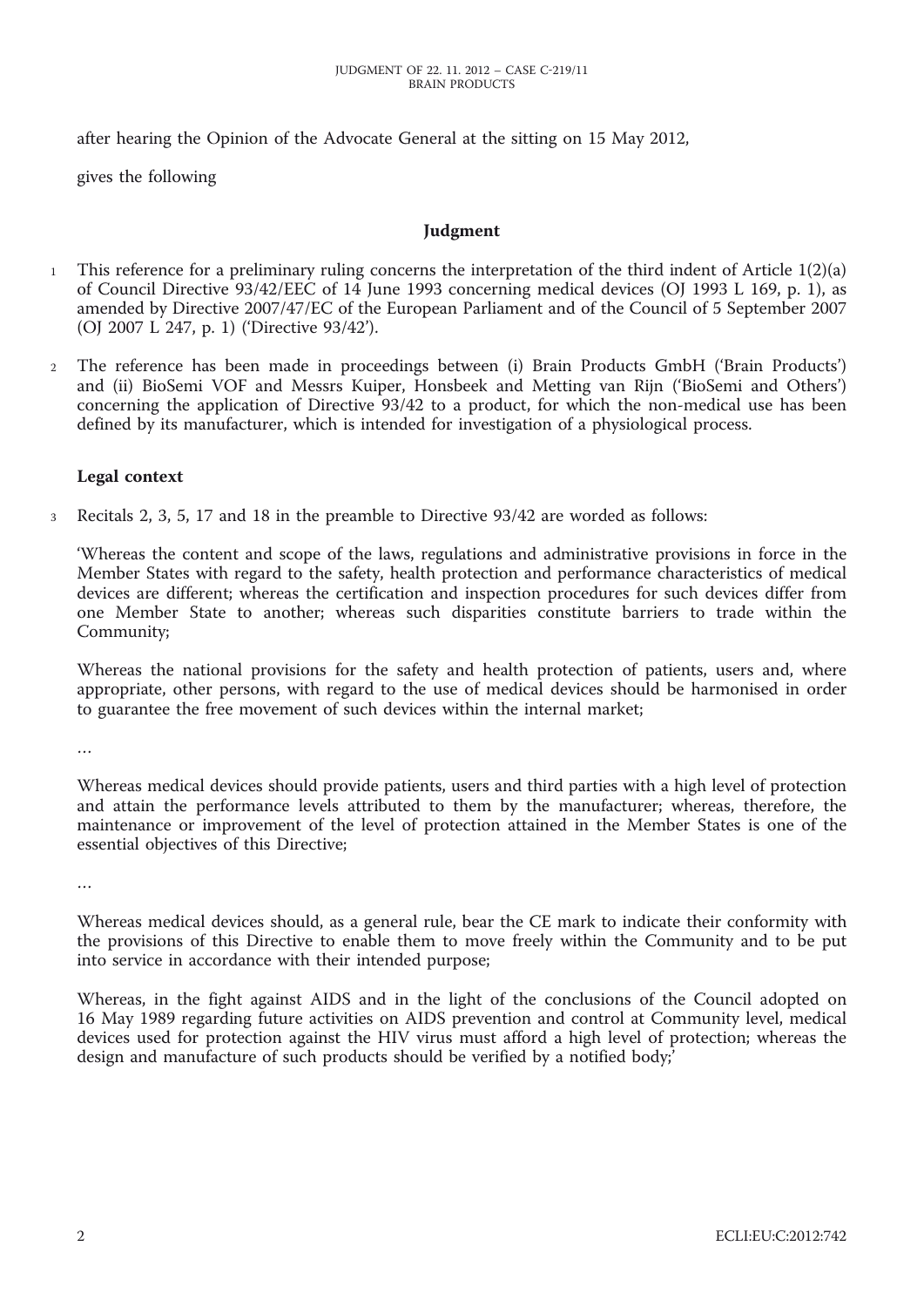4 Article 1 of Directive 93/42, entitled 'Definitions, scope', provides:

'1. This Directive shall apply to medical devices and their accessories. For the purposes of this Directive, accessories shall be treated as medical devices in their own right. Both medical devices and accessories shall hereinafter be termed devices.

- 2. For the purposes of this Directive, the following definitions shall apply:
- (a) "medical device" means any instrument, apparatus, appliance, software, material or other article, whether used alone or in combination, together with any accessories, including the software intended by its manufacturer to be used specifically for diagnostic and/or therapeutic purposes and necessary for its proper application, intended by the manufacturer to be used for human beings for the purpose of:
	- diagnosis, prevention, monitoring, treatment or alleviation of disease,
	- diagnosis, monitoring, treatment, alleviation of or compensation for an injury or handicap,
	- investigation, replacement or modification of the anatomy or of a physiological process,
	- control of conception,

and which does not achieve its principal intended action in or on the human body by pharmacological, immunological or metabolic means, but which may be assisted in its function by such means;

…'

5 Recital 6 in the preamble to Directive 2007/47 is worded as follows:

'It is necessary to clarify that software in its own right, when specifically intended by the manufacturer to be used for one or more of the medical purposes set out in the definition of a medical device, is a medical device. Software for general purposes when used in a healthcare setting is not a medical device.'

#### **The dispute in the main proceedings and the question referred for a preliminary ruling**

- 6 Biosemi and Others market electrotechnical systems and equipment, in particular, a system called 'ActiveTwo' which enables human brain activity to be recorded. According to Brain Products, a company incorporated in Germany, since ActiveTwo is a medical device and BioSemi and Others do not have CE certification for such devices, the marketing of that product should be prohibited.
- 7 BioSemi and Others submit that since ActiveTwo is not intended for medical use it cannot be classified as a 'medical device' within the meaning of Directive 93/42. Moreover, the fact that that system can be transformed into a diagnostic device does not lead to it being classified as a medical device. BioSemi and Others assert that a restriction on the marketing of ActiveTwo would be contrary to the principle of the free movement of goods since the competent Netherlands health authority takes the view that there is no need to certify that system.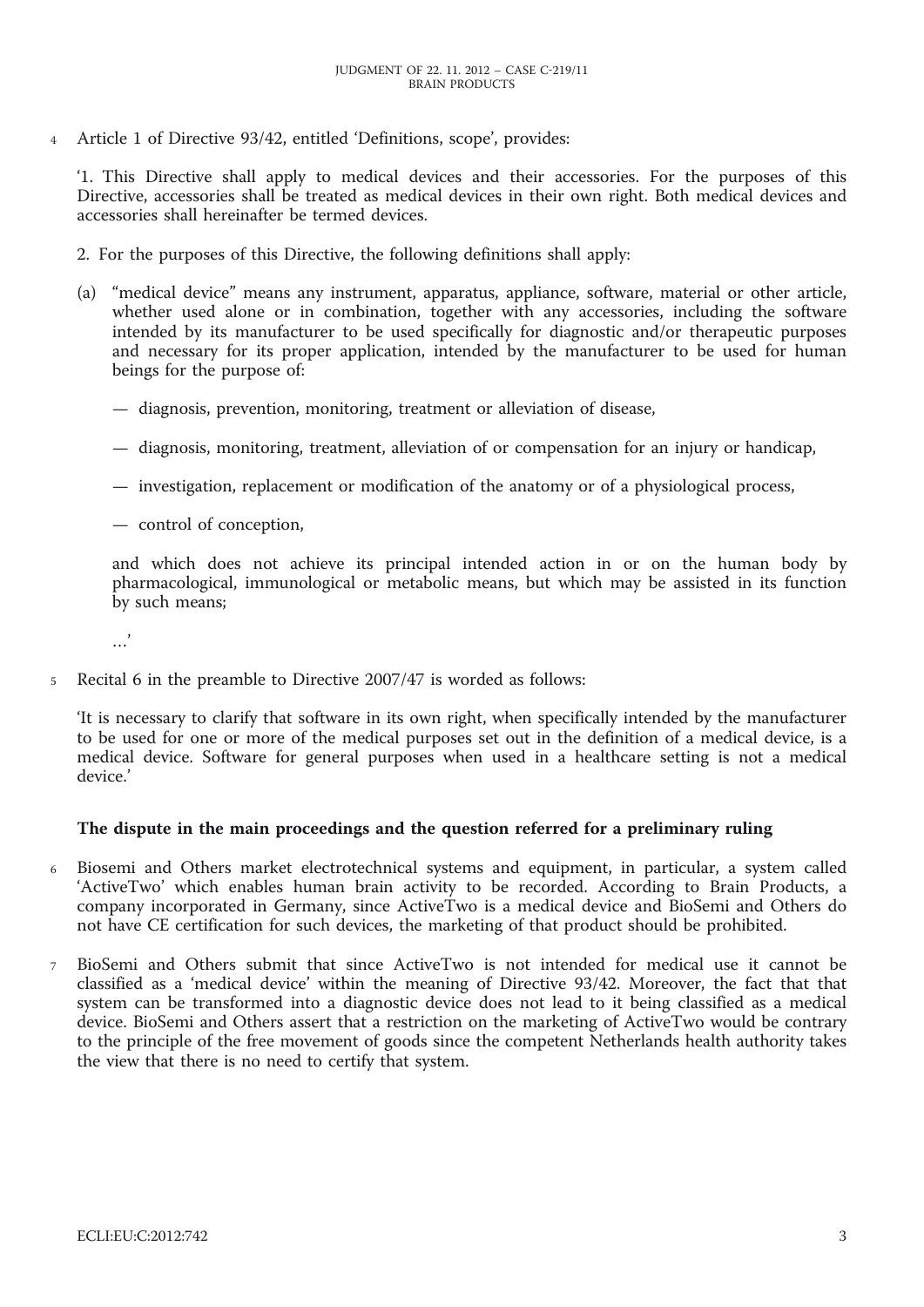- 8 The German lower courts held that ActiveTwo could not be classified as a 'medical device' within the meaning of Directive 93/42. According to the court of appeal, that system satisfies the criteria in the third indent of Article 1(2)(a) of Directive 93/42, but not the additional implied condition that its intended purpose must be for medical use, so that BioSemi and Others are not required to submit ActiveTwo to clinical examination.
- 9 In the appeal on a point of law brought by Brain Products before the Bundesgerichtshof, it takes the view that it may be held that the purpose of the device concerned is necessarily medical only in the cases referred to in the first and second indents of Article 1(2)(a) of Directive 93/42. However, it is not apparent from that article that the devices referred to in its third and fourth indents have to be conceived for medical purposes in order to fall within the scope of Directive 93/42. The referring court therefore has doubts as to whether the medical purpose constitutes an implied condition of the concept of 'medical device' within the meaning of the directive.
- 10 In those circumstances, the Bundesgerichtshof decided to stay the proceedings and refer the following question to the Court for a preliminary ruling:

'Does a product which is intended by the manufacturer to be applied for human beings for the purpose of investigation of a physiological process constitute a medical device, within the terms of the third indent of Article 1(2)(a) of Directive 93/42/EEC, only in the case where it is intended for a medical purpose?'

## **Consideration of the question referred for a preliminary ruling**

- 11 By its question, the referring court asks essentially whether the third indent of Article 1(2)(a) of Directive 93/42 must be interpreted as meaning that the concept of 'medical device' covers an object conceived by its manufacturer to be used for human beings for the purposes of investigating a physiological process without being intended for a medical purpose.
- 12 As far as concerns the wording of the third indent of Article 1(2)(a) of Directive 93/42, it must be held that, in the expression 'investigation of a physiological process', a medical purpose is not apparent, unlike in the first and second indents of that provision, where, in particular, the words 'disease', 'injury', 'handicap' and 'treatment' refer to such a purpose.
- 13 Nevertheless, according to the Court's settled case-law, in interpreting a provision of European Union law, it is necessary to consider not only its wording but also the context in which it occurs and the objectives pursued by the rules of which it is part (Case C-433/08 *Yaesu Europe* [2009] ECR I-11487, paragraph 24, and Case C-112/11 *ebookers.com Deutschland* [2012] ECR, paragraph 12).
- 14 In the first place, as regards the context of the third indent of Article  $1(2)(a)$  of Directive 93/42, it must be stated that, according to its title, that directive concerns 'medical' devices.
- 15 It must also be observed that according to recital 3 in the preamble to that directive the latter was adopted in order to harmonise national provisions for the safety and health protection of patients, users and, as the case may be, other persons with regard to the use of medical devices.
- 16 Next, it must be stated that the wording of Article 1(2)(a) of Directive 93/42 was amended by Article 2 of Directive 2007/47, recital 6 of which states that a software in its own right is a medical device when specifically intended by the manufacturer to be used for one or more of the medical purposes set out in the definition of a medical device. That recital adds that software for general purposes when used in a healthcare setting is not a medical device.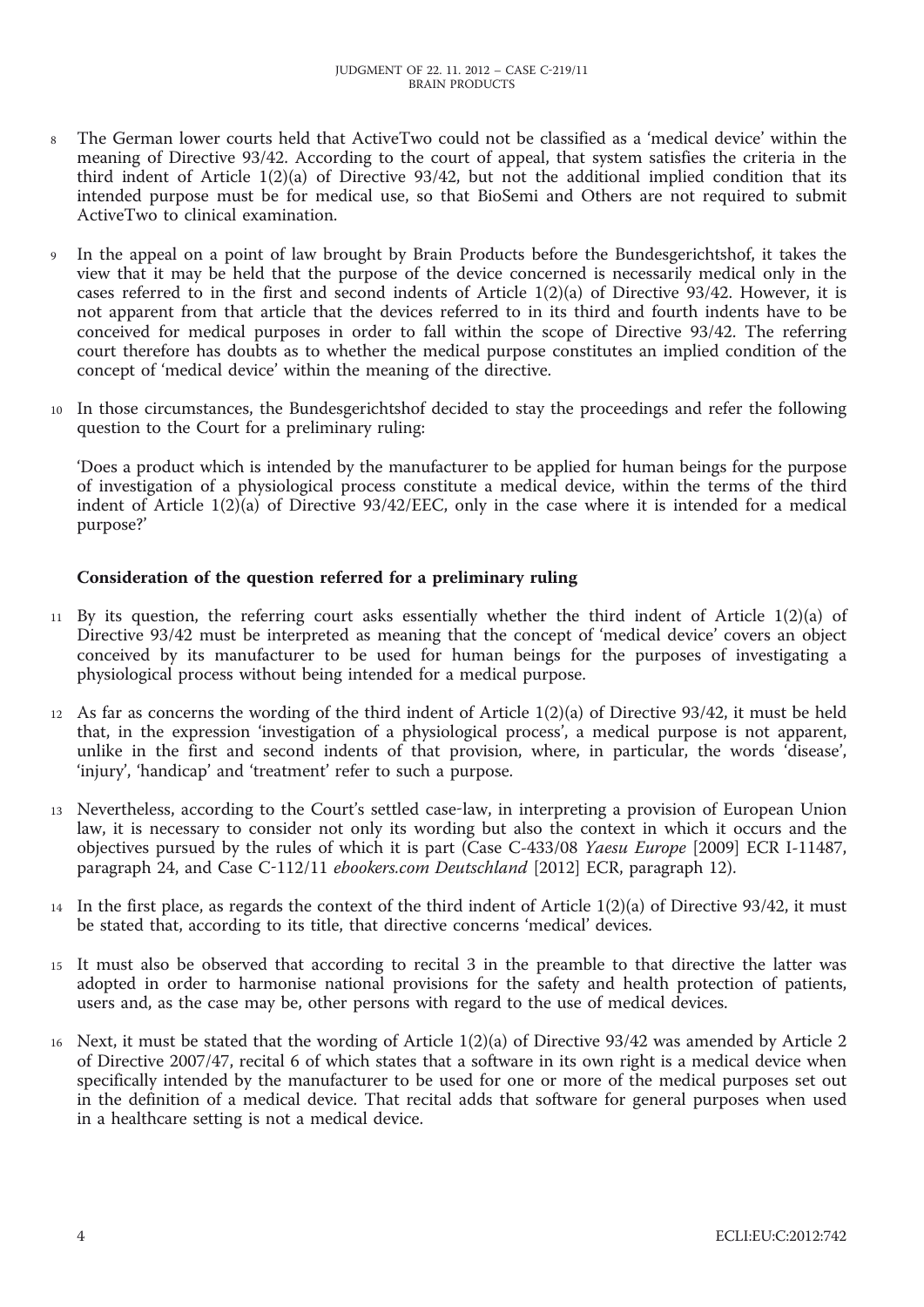- 17 As regards software, the legislature thus made unequivocally clear that in order for it to fall within the scope of Directive 93/42 it is not sufficient that it be used in a medical context, but that it is also necessary that the intended purpose, defined by the manufacturer, is specifically medical.
- 18 Although that amendment only concerns a single type of product, namely software, that definition in the legislation militates in favour of an interpretation of the third indent of Article 1(2)(a) of Directive 93/42 according to which a device used in humans for the investigation of a physiological process falls within the scope of Directive 93/42 only if the intended purpose of that device, defined by its manufacturer, is medical.
- 19 Furthermore, nothing in Directives 93/42 and 2007/47 indicates that the legislature intended that a wider scope should apply for 'non-software devices' than for 'software'.
- 20 Finally, it must be observed that, under the fourth indent of Article 1(2)(a) of Directive 93/42, devices intended to be used upon humans for the purpose of controlling conception fall within the scope of that directive, regardless of whether or not they are intended for a medical use.
- 21 It is apparent from recital 18 in the preamble to Directive 93/42 that on account of the specific objectives linked to the fight against AIDS that the European Union legislature decided to include contraceptive devices in the scope of that directive so as to be able to ensure the effectiveness of the quality control of those devices.
- 22 Although, in that recital, the legislature has indicated why Directive 93/42 was to be applied to the specific case of devices to control conception, it has not, however, provided such an explanation as regards devices for the investigation of a physiological process in the third indent of Article 1(2)(a) of Directive 93/42.
- 23 It may be considered that the silence by the European Union legislature on that point is explained by the fact that medical use is inherent in the devices concerned.
- 24 That analysis is supported by Commission guidelines (Meddev 2.1/1) published in April 1994, which seek a uniform application of the provisions of Directive 93/42 within the European Union. That document contains Section I, entitled 'Field of Applications – Definitions' containing Chapter I, entitled 'Directive 93/42/EEC on medical devices. Point I.1.1(b) in that chapter expressly states that medical devices are intended to be used for a medical purpose.
- 25 In the second place, as far as concerns the objectives pursued by Directive 93/42, it is clear from recital 5 in the preamble thereto that medical devices must provide patients, users and third parties with a high level of protection and attain the performance levels attributed to them by the manufacturer and that, therefore, the maintenance or improvement of the level of protection attained in the Member States is one of the essential objectives of that directive.
- 26 The legislature's other main objective is the implementation of the conditions for an internal market in medical devices by the free movement of such devices in the European Union, as demonstrated by the eighth subparagraph of point I of the explanatory memorandum of the proposal for the Council directive on medical devices (COM (91) 287 final – SYN 353) submitted by the Commission on 23 August 1991, and recitals 2 and 3 in the preamble to Directive 93/42. According to recital 2, in particular, the differences between national rules concerning safety, health protection and performance characteristics of medical devices, on the one hand, and the disparities between the certification and inspection procedures for such devices, on the other, constitute barriers to trade within the European Union.